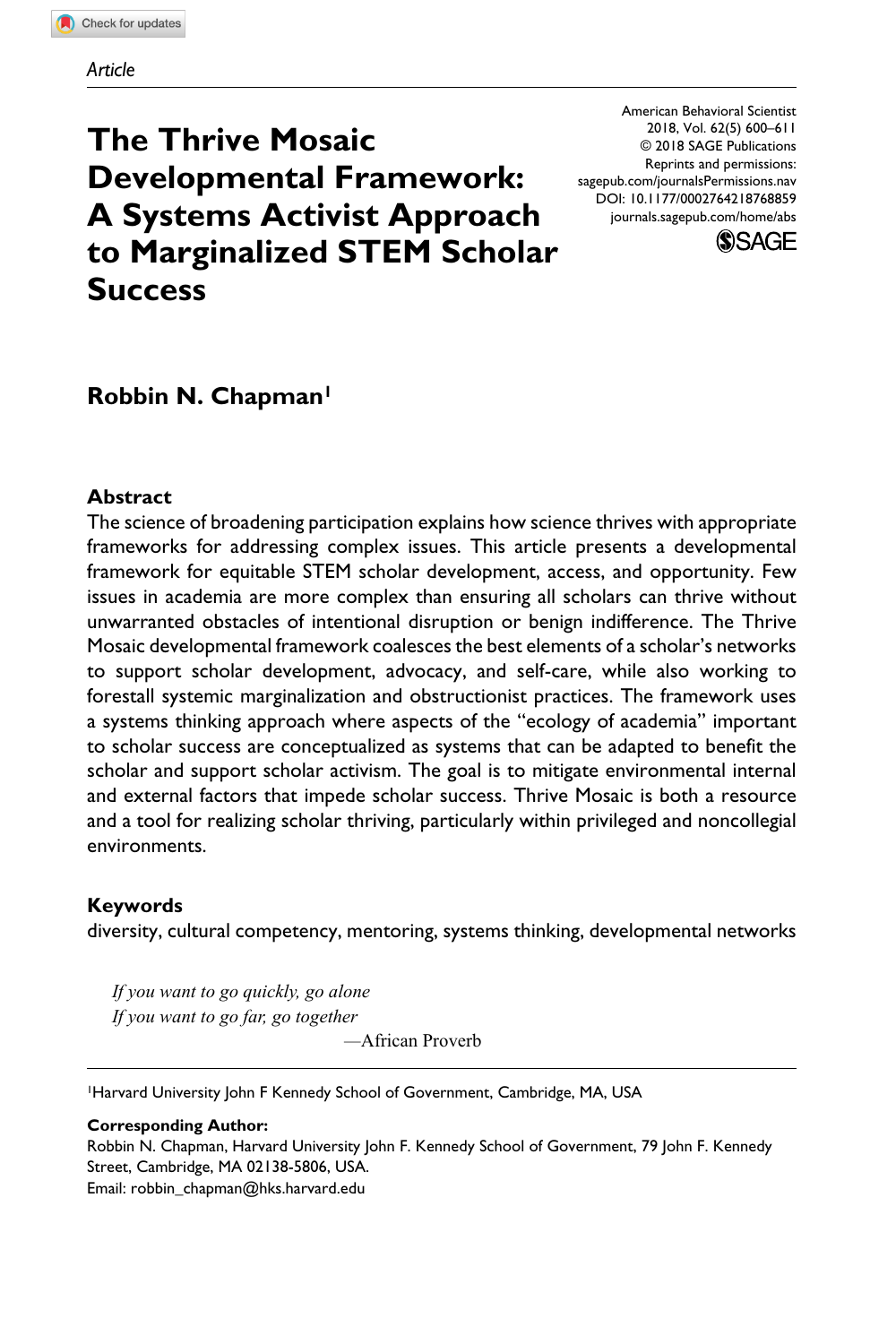Historically White Colleges and Universities (HWCU) are often challenging spaces for scholars of color to navigate (Harper, 2012; Steele & Aronson, 2016). Situated within these racialized spaces, scholars of color live very complex lives. The higher education landscape is steeped in a centuries old history of brutalization of Black and Brown bodies and the normalization of exclusion (Feagin, 2013). Therefore, effective mentoring, advocacy, and scholar development relationships rely on open, race-aware engagement, value and respect for the scholar's personhood and scholarship, to realize a strong foundation for scholar success. The Thrive Mosaic (TM) facilitates cultivation of a scholar's academic and social networks while ensuring a contextualized understanding of the barriers the scholar will encounter in academia. This developmental framework shifts the tacit and inaccessible aspects of mentoring to explicit practices by deconstructing the vital components of scholar development.

Systems thinking offers a conceptual model for seeing the whole while understanding and organizing dynamic interactions of HWCU environments and is effective in tackling complex, real-world issues (DeKay, 1996; Joseph & Reigeluth, 2010). Systems theory treats whole systems as emergent constructs of the part and the relationships among those parts, both being of critical importance to the quality of the system. Systems thinking uses a systems theory approach to solve complex, interrelated issues, through emergence, adaptation, goal-seeking, and self-preserving behaviors (Anderson & Meyer, 2016). The TM design engages the scholar in systems thinking, and functions to help the scholar and their allies to observe, learn, and interact within challenging institutional environments that may adversely impact the scholar (Oken, Chamine, & Wakeland, 2015; Stroh, 2015; Henry, 2010). This approach takes into account how behavior of multiple systems (i.e., institutional cultures, historical forces, and social forces) affect scholar success (Stroh, 2015). Systems thinking is used here to address deficits in equitable scholar access and advocacy that often characterize racialized academic spaces.

The sum of an individual's varied and multiple networks represents a relational ecosystem shaped by the broader cultural norms and beliefs of each network, particularly with regard to access, engagement and learning (Dewey, 1997; Wells, 2008). Healthy ecosystems follow principles of interdependence, flexibility, and diversity (Davis, Challenger, Jayewardene, & Clegg, 2014). TM is a network situated centrally within the scholar's relational ecosystem and represents an intersection of the scholars' various networks. TM partners are actors within this intersection who embrace a social justice agenda, work to increase their cultural competency, and practice resilience when engaging across difference. The purpose of this article is to present a framework for equitable scholar enrichment and thriving. Although the article focuses on engaging across race, the TM developmental framework is effective across all relevant identity differences.

Quality of scholarly relationships varies dramatically within academia, with poor or indifferent scholarly relationships often causing more harm than good (Eby, Durley, Evans, & Ragins, 2008). Marginalized faculty are often perceived as cultural outsiders, particularly within HWCU's where norms around access and opportunity are situated within the dominant White culture (Turner & González, 2014). Additionally,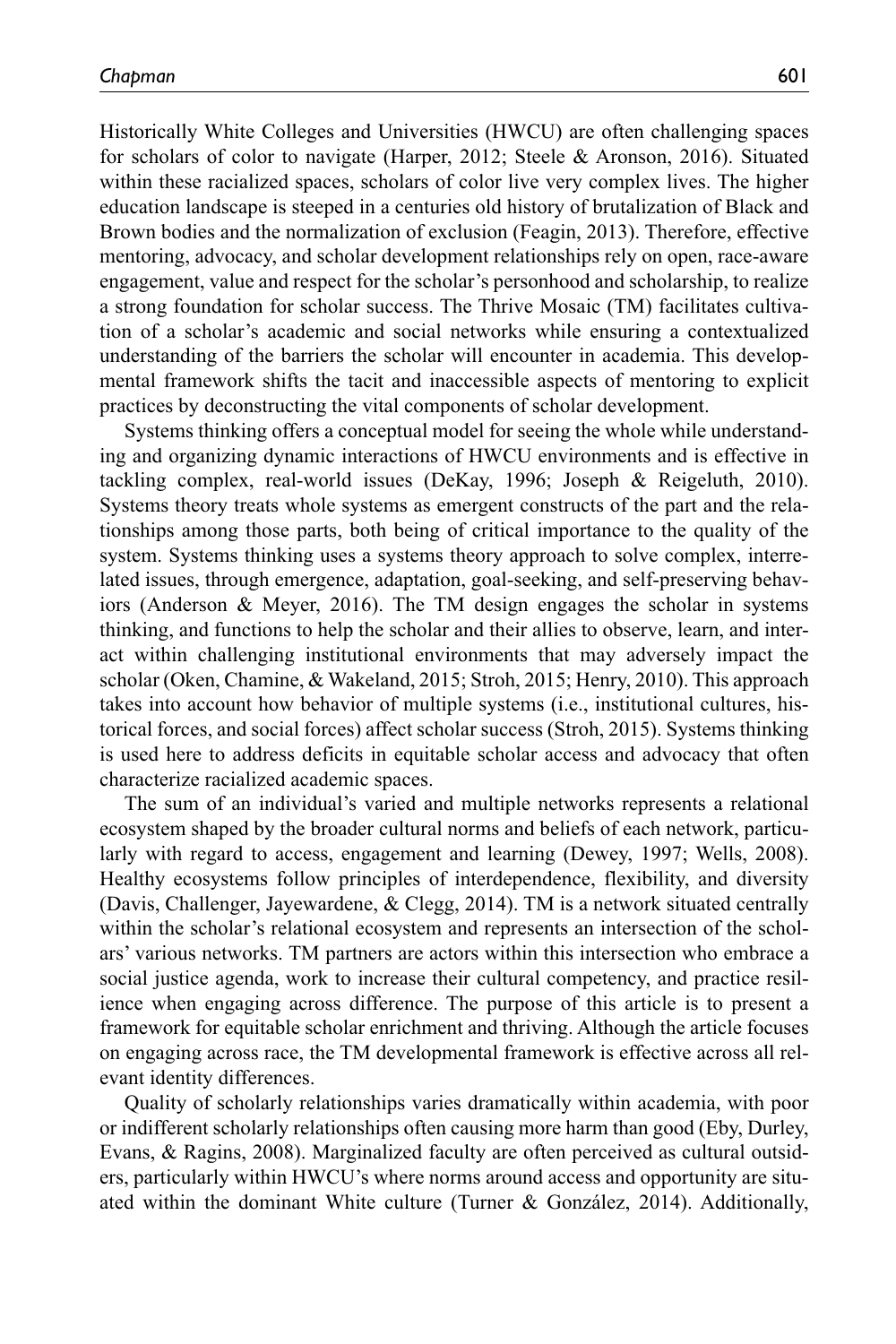mentor fears around engaging across difference, assumptions of mediocrity, or inability to recognize the marginalized scholar as a colleague all contribute to deficit-ridden mentoring and advocacy efforts. The results are HWCU environments that function as mentoring and advocacy deserts for marginalized scholars (Stanley & Lincoln, 2005). The TM developmental framework facilitates the thriving of marginalized scholars in HWCU environments by ensuring quality relational and participatory practices within the scholar's developmental networks. TM is critical for marginalized scholars, for whom the seemingly stable structures and clear boundaries of a functional academy seem to operate in flux when they attempt to navigate that academic terrain and find these stable structures and practices (i.e., promotion, access, recognition, collegiality) do not predictively or equitably apply.

#### **Background**

Richness of positive social exchange is an important factor to productive socialization and advancement within academia (Adams, 1965; Turner & González, 2014) and such exchanges include the transmission of cultural norms and values of institutions and academic disciplines. However, productive social exchanges are disrupted when the cultural values of institutions and disciplines are grounded within a context of White dominance. Marginalized scholars do not "fit" institutional norms and expectations, and this perceived otherness results in difficulties recruiting White faculty to serve as effective mentors, and so on (Thomas, 2001). This is exacerbated by a condition DiAngelo (2011) termed *White fragility*, where the smallest experiences of racial stress are unbearable, triggering a range of adverse reactions, including silence, withdrawal, fear, guilt, anger, aggression, and other defensive behaviors. Racial stress is triggered by challenges to White solidarity, meritocracy, taboos on talking openly about race, and assumptions of entitlement to racial comfort. These and other factors (i.e., biases and stereotypes) leave many marginalized scholars bereft of rich mentoring. Ironically, scholars of color bring assets often missing from HWCU environments in the form of cultural capital and practices of resilience not readily present within these institutions (Bourdieu, 1986), such as the scholar's community cultural wealth (Yosso, 2005) and academic capital (Gruber, 2004). Community cultural wealth is the cultural stores of competencies, knowledge, and networks that contribute to the scholar and institution success. This debunks deficit-based narratives about marginalized communities and instead positions community cultural wealth as a legitimate asset (Chapman, 2016a; Kafai, Peppler, & Chapman, 2009), including, for example, pluriversal perspectives, fluency in context switching, practices of resilience, openness to unfamiliar ideas, and appreciation of the perspectives of others (Pöllman, 2013; Rendón, Nora, & Kanagala, 2014). The community cultural wealth of scholars of color enriches the academy and contribute to rigor and innovation in research and teaching (Bouncken, Brem, & Kraus, 2016; Hajro, Gibson, & Pudelko, 2017).

TM partners fuel this scholar and ally developmental framework. TM partners and their scholars have credible relationships that are open, proactive, resilient, and value a social justice perspective. TM partners bring their own privileges, assumptions, biases,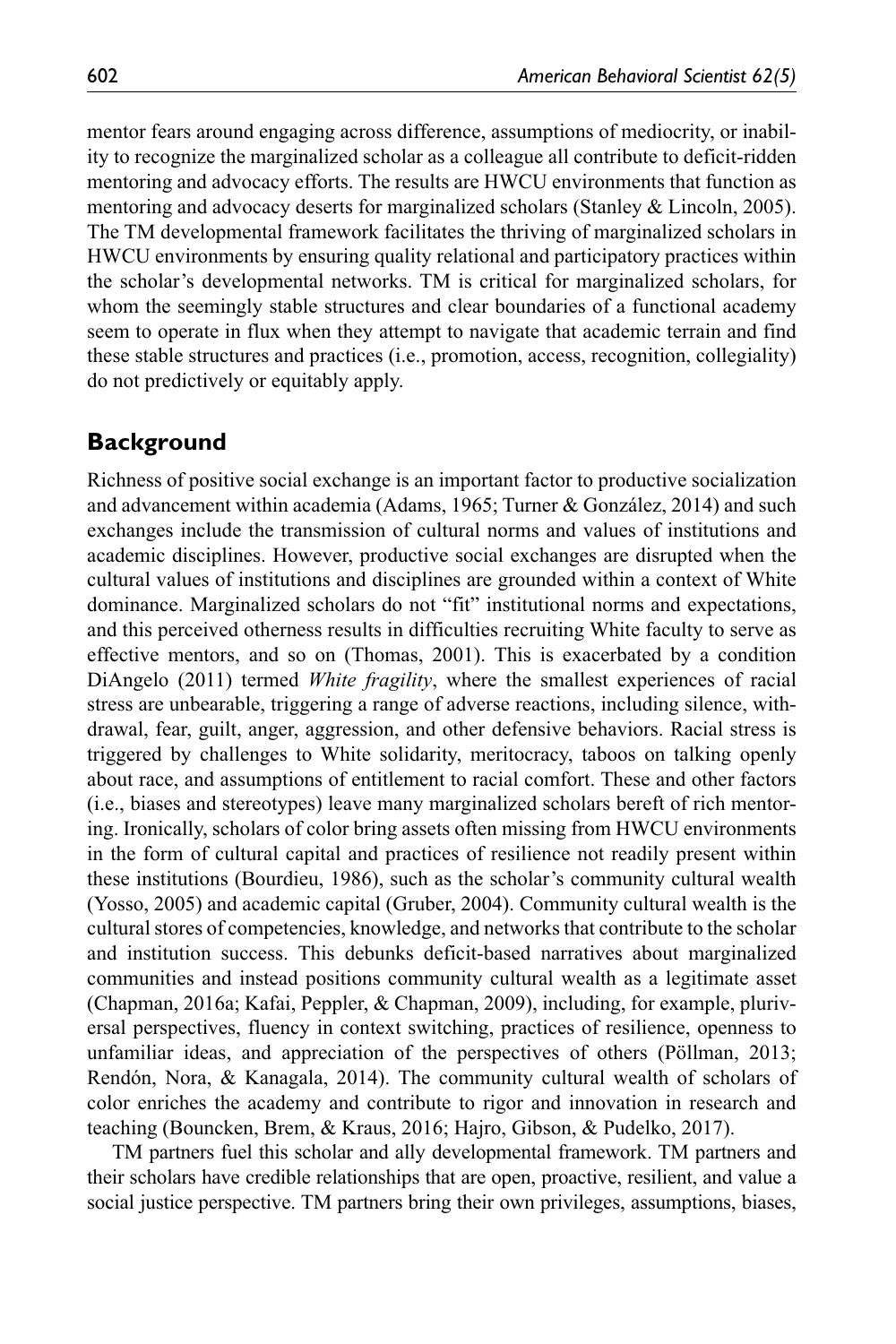and power to that relationship, therefore, must continually increase their capacities to engage across race (or other relevant social identities), particularly when TM partners and scholars differ in social group memberships that reinforce power differentials. These high trust partnerships rely on TM partner capacities for color insight (Armstrong & Wildman, 2007) and understanding of racial privilege dynamics, which is why TM partner resilience is a critical benchmark in these deepening relationships (Bonilla-Silva & Embrick, 2006). TM partners intentionally engage in practices of reflection, mindfulness, cultural humility (Gallardo, 2013; Hammell, 2013) and cultural competency (Turner & González, 2014) as a response to their own biases and assumptions. TM partners position themselves as mutual learners in the relationship and work toward deeper understanding of the scholar's perspectives, background, and aspirations. For most TM partners, their first experiences of noticing the impact of race on scholar development occur as they enter a TM relationship. TM partners often push up against social taboos around advocating across difference, requiring them to resist pressures to maintain the status quo. These relationships are the heart of the social justice struggles within the academy and represent a form of scholar-activism aimed at disrupting inequitable institutional structures.

#### **Thrive Mosaic Network Morphology**

My grandmother was a civil rights activist and avid reader who always advised, "Never, ever waste a good obstacle." Her wisdom is my inspiration for the TM design as, specifically, a design for activism to disrupt the status quo of obstructionism in academia. The TM design actualizes the scholar's conscious decision to thrive in problematic spaces and the TM partners intentional ally-ship and activism in operationalizing practices and relationships that are race-aware, honoring the scholars' personhood, and traversing this social justice learning ground together (Chapman, 2016a; Yip & Kram, 2016).

TM deconstructs the traditional academic mentor relationship into six distinct roles: associate, advocate, connector, mentor, coach, and targeted training (Figure 1). A TM partner typically takes on one of these roles. As the TM partner increases culturally competency and resilience, they may take on additional roles.

When sourcing potential TM partners, scholars should actively reach across identity dimensions, communities, and scholarly disciplines. Potential TM partners often must address their cultural assumptions and biases before being includred in the TM. Once admitted, discussions between the scholar and TM partner should include how biases, assumptions, and stereotypes may affect TM advising and strategies for advancement. Deeper discussions should cover race privilege and proactively explore how the scholar may gain access to currently inaccessible academic and other capital and networks. TM partners must be cognizant of their unconscious biases with regard to identity dimensions and work to minimize the negative influence of those biases. Any candidate TM partners unwilling to engage in introspection, ally-ship, and scholar activism are not suitable additions to the TM.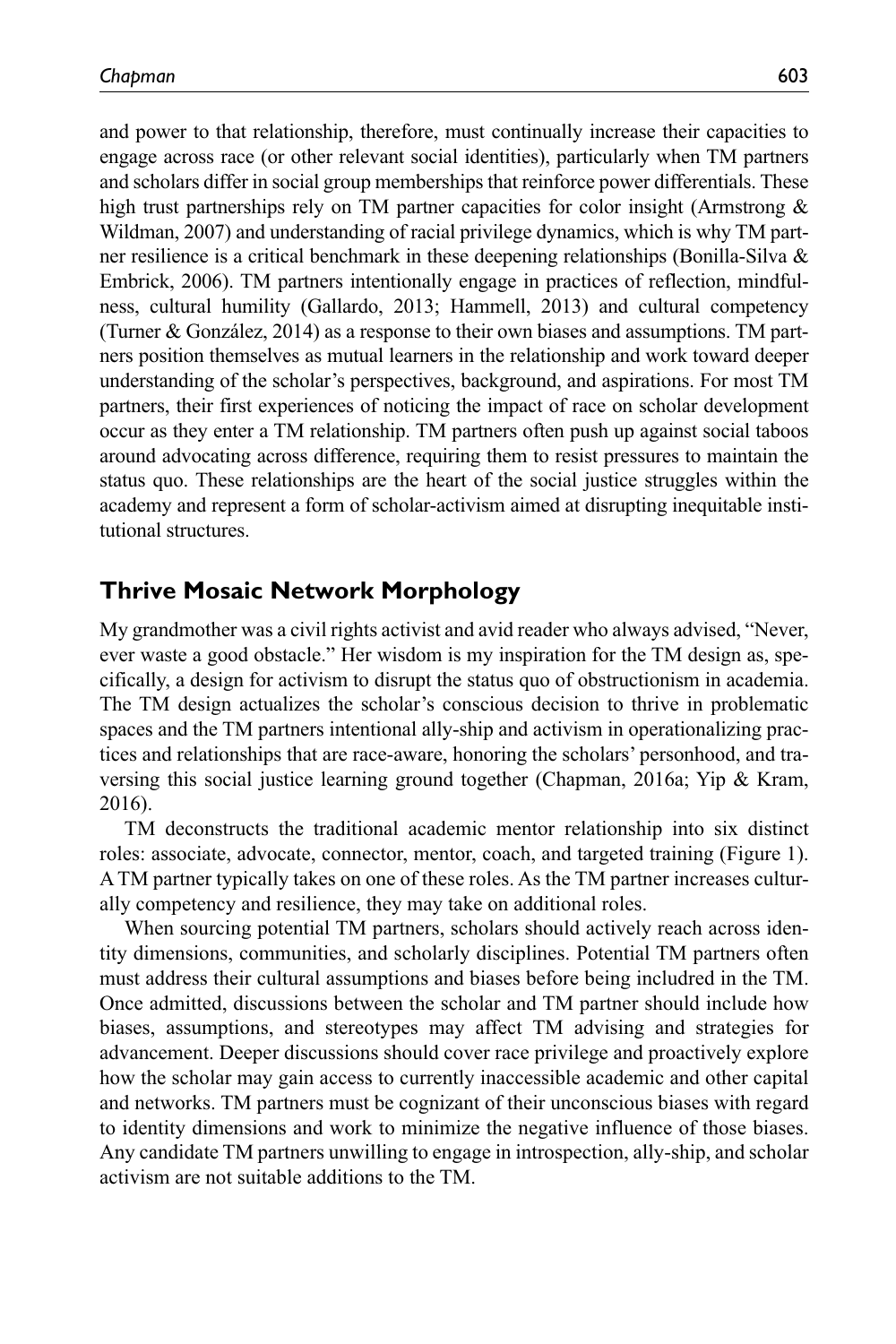

**Figure 1.** Thrive Mosaic (TM) developmental framework with TM partner roles. Initial TM partners often come from the collection of the scholar's networks.

# *Associate TM Partner*

Associates are mutual accountability partners and the relationship focuses on both scholars setting and meeting deadlines, completing their respective projects, and meeting aspirational goals. These TM partners help the scholar set realistic goals and reevaluate work strategies. The power of this relationship is the accumulation of mastery experiences, meta-scholar development, and sharing of vulnerabilities around work quality and completion. Over time, scholars increase awareness and self-control over their scholarship practice (Biggs, 1985; Flavell, 1979) and internalize successful practices and habits of scholarly productivity (Chapman, 2017).

# *Advocate TM Partner*

Advocates are academics or professionals who know the scholar's work and accomplishments and can facilitate access to scholarly opportunities. Advocates may come from any field, discipline, or community and can speak credibly about the scholar's work, write letters of support, and submit nominations for awards, appointments, and access to leadership opportunities. Advocates are critical to career advancement and leadership opportunities for marginalized scholars. Often, these scholars are overlooked for promotions and other career advancement opportunities (Smith, 2005).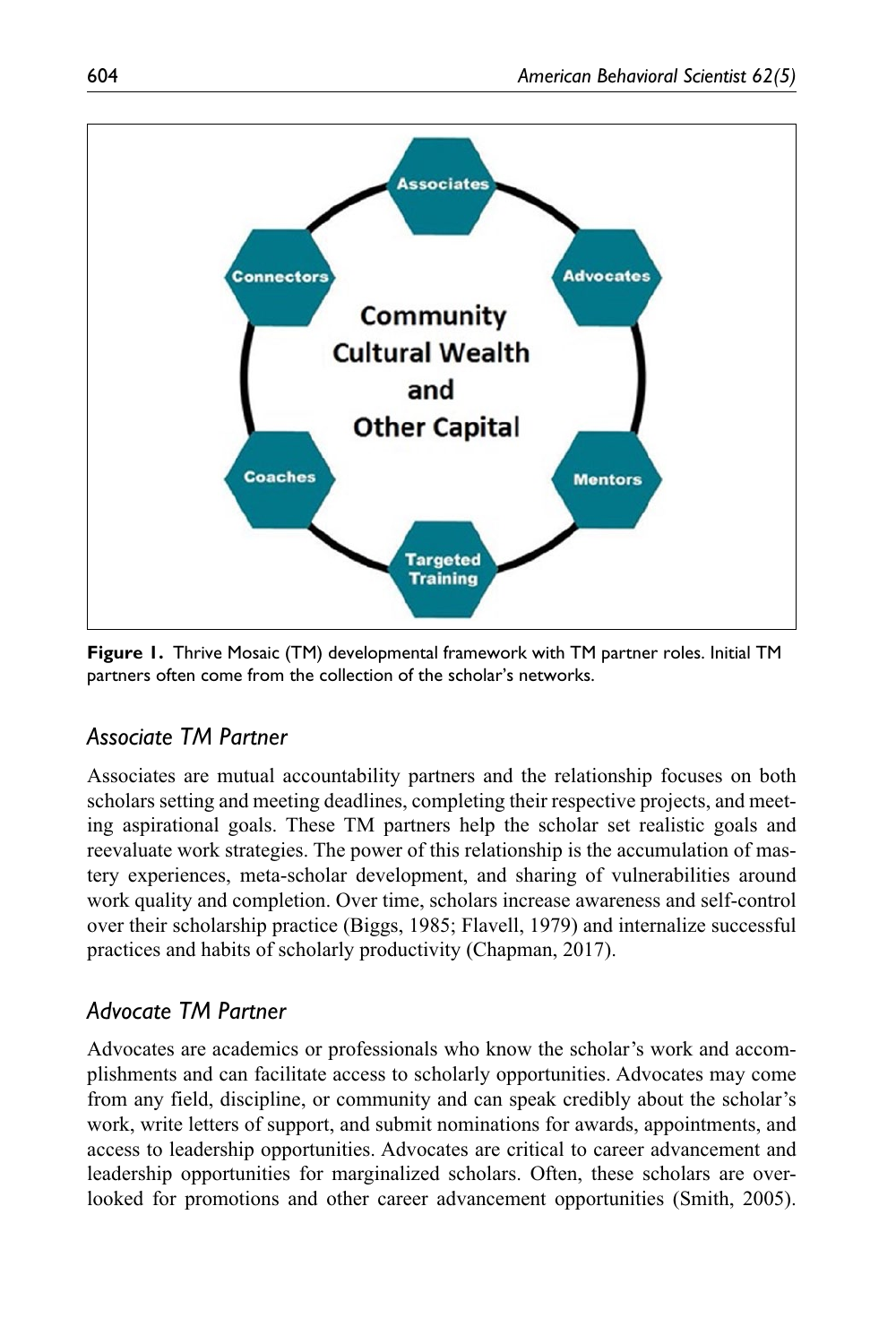Advocates understand how racism and lack of sufficient academic capital affect access to opportunity, so these TM partners proactively use their power and position to redirect opportunities, including privileges and opportunities that the scholar may not be aware.

# *Connector TM Partner*

Connectors may belong to networks previously unknown or inaccessible to the scholar. It is important that the connector abandons assumptions about the scholar's access to particular networks and instead proactively works to connect the scholar to all available networks. Connectors may be required to go to extraordinary lengths to connect the scholar to influential people and networks, and must be willing to take risks, if necessary, to expand the circle of influencers to which the underrepresented scholar has access. Fear and anxiety are sometimes part of the connectors experience, as they may experience push back, often from exclusive networks that exclude marginalized scholars. Insistence on and normalization of race-talk within exclusive networks, for example, could put the TM partners membership in jeopardy. Engagement in practices of resilience and perseverance is critical. Connectors are invaluable for increasing the number of TM partners in a scholar's Thrive Mosaic. Scholars must cultivate a broad collection of connectors from a variety of academic, professional, and community backgrounds to increase their access to privileged networks. The Connector is an excellent entry level role within the TM and as the relationship develops additional roles may be added.

### *Mentor TM Partner*

Mentors focus on the scholar's overall career trajectory and progress or on specific areas of development (e.g., grant development, selecting journals for publication, etc.). These TM partners are active in bringing the scholar more deeply into the "society of the discipline," serve as a sounding board, and advise on how to navigate the institution and academy. High trust is the cornerstone of this partnership, particularly when mentoring across difference (Turner & González, 2014). To be effective, mentors must actively work on building their resilience for discussions of race so they can gain fluency in normalizing race talk. Mentors often need to increase their understanding of how dominant academic and social systems work to obstruct and invalidate marginalized scholars. These deeper understandings nuance advising and better equip TM Mentors to offer race-aware strategies to the scholar (Higgins & Kram, 2001).

### *Coach TM Partner*

TM coaches function similarly to athletic coaches. The coach identifies the scholar's star quality and advises on actions to help that star shine brighter. Coaches evalutate scholar strengths and weaknesses and develops training recommendations and behavioral practices for working toward aspirational goals. When selecting a coach,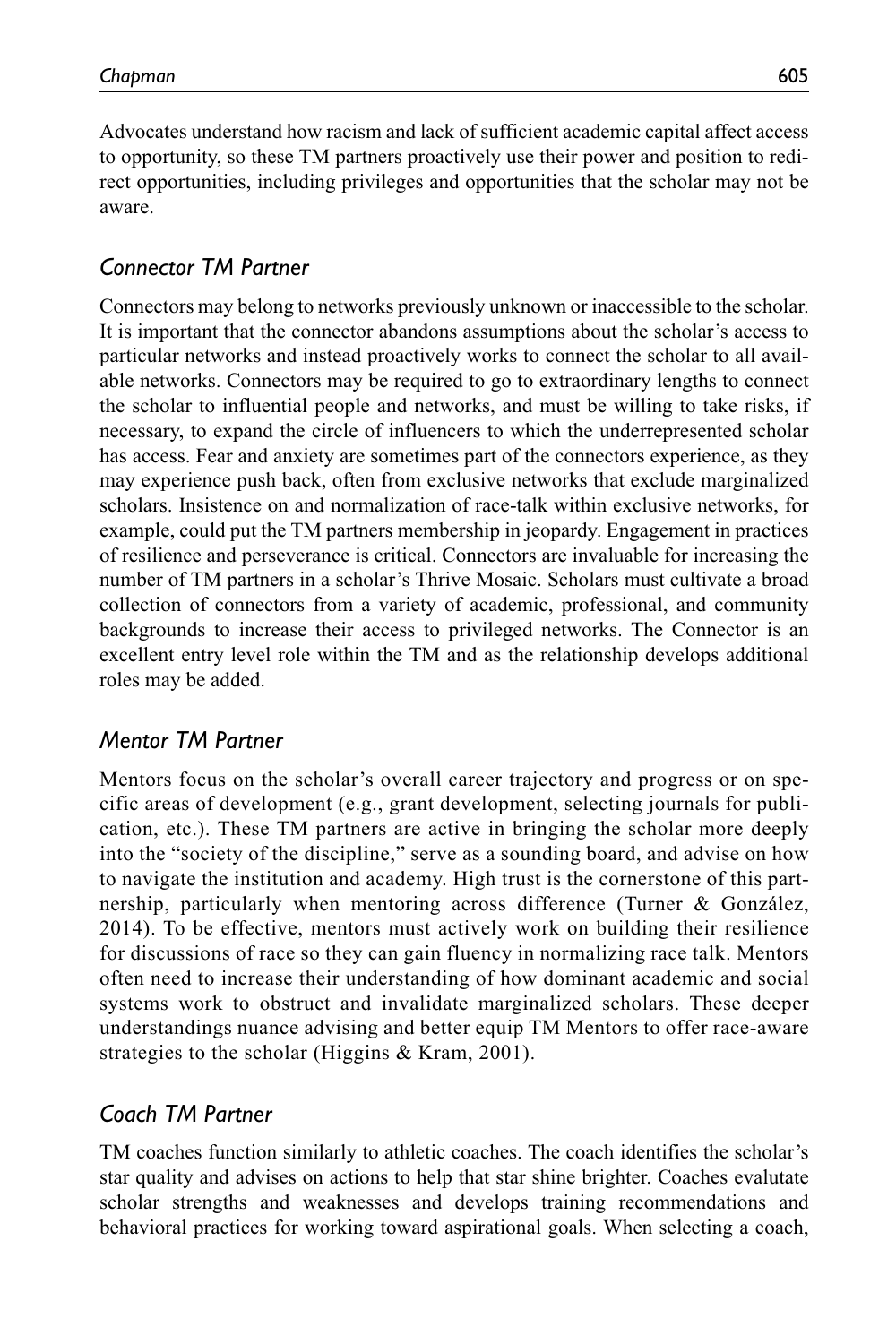|       | X Cut<br>$-4$ Copy -           | Calibri<br>$-10$                           | 扁<br>$- A^*$      | Wrap Text<br>General                                                  |                     | н<br>Normal                                           | Bad                                                                                                                                                                   | $\Sigma$ AutoSum -<br>$\overline{4}$ Fill $\overline{1}$          |
|-------|--------------------------------|--------------------------------------------|-------------------|-----------------------------------------------------------------------|---------------------|-------------------------------------------------------|-----------------------------------------------------------------------------------------------------------------------------------------------------------------------|-------------------------------------------------------------------|
| Paste | <b><i>J</i></b> format Painter | $B$ $I$<br>$\mathbf{u}$                    | 匪<br>$\mathbf{A}$ | HA Merge & Center -<br>ex.                                            | 24 42<br>$5 - 96 +$ | Conditional Format as<br>Good<br>Formatting * Table * | Neutral                                                                                                                                                               | Delete Format<br>Insert<br>Q Clear +                              |
|       | Ciphoard<br>A1                 | $\sim$<br>Fork<br>$f_x$ Name<br>$-$ (iii)  | $\overline{a}$    | Alignment<br>$\vert \tau_n \vert$                                     | Number.<br>$\sim$   | Styles                                                |                                                                                                                                                                       | Calls                                                             |
|       | $\Lambda$                      | B                                          | $\epsilon$        | $\Omega$                                                              |                     |                                                       | G                                                                                                                                                                     | H                                                                 |
|       | <b>Name</b>                    | Title                                      | Affiliation       | Initial Contact                                                       |                     |                                                       | Mosaic Role Other Information listory of Interaction:                                                                                                                 |                                                                   |
|       |                                | Professor, Aeronautics and<br>Astronautics |                   | Met him when he was the<br>samester at Mill<br>Member of NSBE, Met at | Advocate            |                                                       | 1. (041311) wrote reference 2. (spring 2016) nominated<br>ue. letter for me for<br>1. [080917] Spoke with me<br>about how to change me<br>resume to look like C-suite | me for #                                                          |
|       |                                |                                            |                   | conference                                                            | Mentor              |                                                       | level                                                                                                                                                                 |                                                                   |
|       |                                | <b>IBM Africa Researcher</b>               | Nairobi, Kenya    |                                                                       | Associate           |                                                       | 1. (041312) writing<br>ccountability partner for the<br>McNair grant due in the<br>spring                                                                             | 2. [042012] Decided on bi-<br>weekly check for next two<br>years. |

**Figure 2.** A redacted snippet of the author's Thrive Mosaic tracking document.

the vetting process must uncover whether the potential TM partner has the capacity for cross-cultural engagement and can articulate how race awareness influences their coaching practice.

# *Targeted Training TM Partner*

Targeted training narrowly focuses on specific skill building and often is time-sensitive (i.e., just-in-time, on demand). The goal of this TM partner is to bring the scholar to a necessary level of proficiency and procedural knowledge. The learning experience is laser-focused and typically occurs in workshops and other formal training venues. Vetting includes inquiry into any aspects of training content that may benefit from an intersectional perspective.

# **Thrive Mosaic Activation**

Activating the TM requires contacting the appropriate TM partners across various roles, a process that is both strategic and systematic. TM partners provide a treasure trove of advice, action, and support often critical to realizing short-term projects and long-term goals (Figure 2). However, the scholar should have specific goals in mind before activating this precious resource. For example, a goal may require mentoring around grant management, targeted training for budget administration, and a TM Associate to ensure grant deadlines are met.

# **Discussion**

The Thrive Mosaic developmental framework relies on a mutuality approach that Dutton and Heaphy (2003) describe as a process of cultivating high-quality relationships where trust, respect, directness, and active engagement are shared values. TM is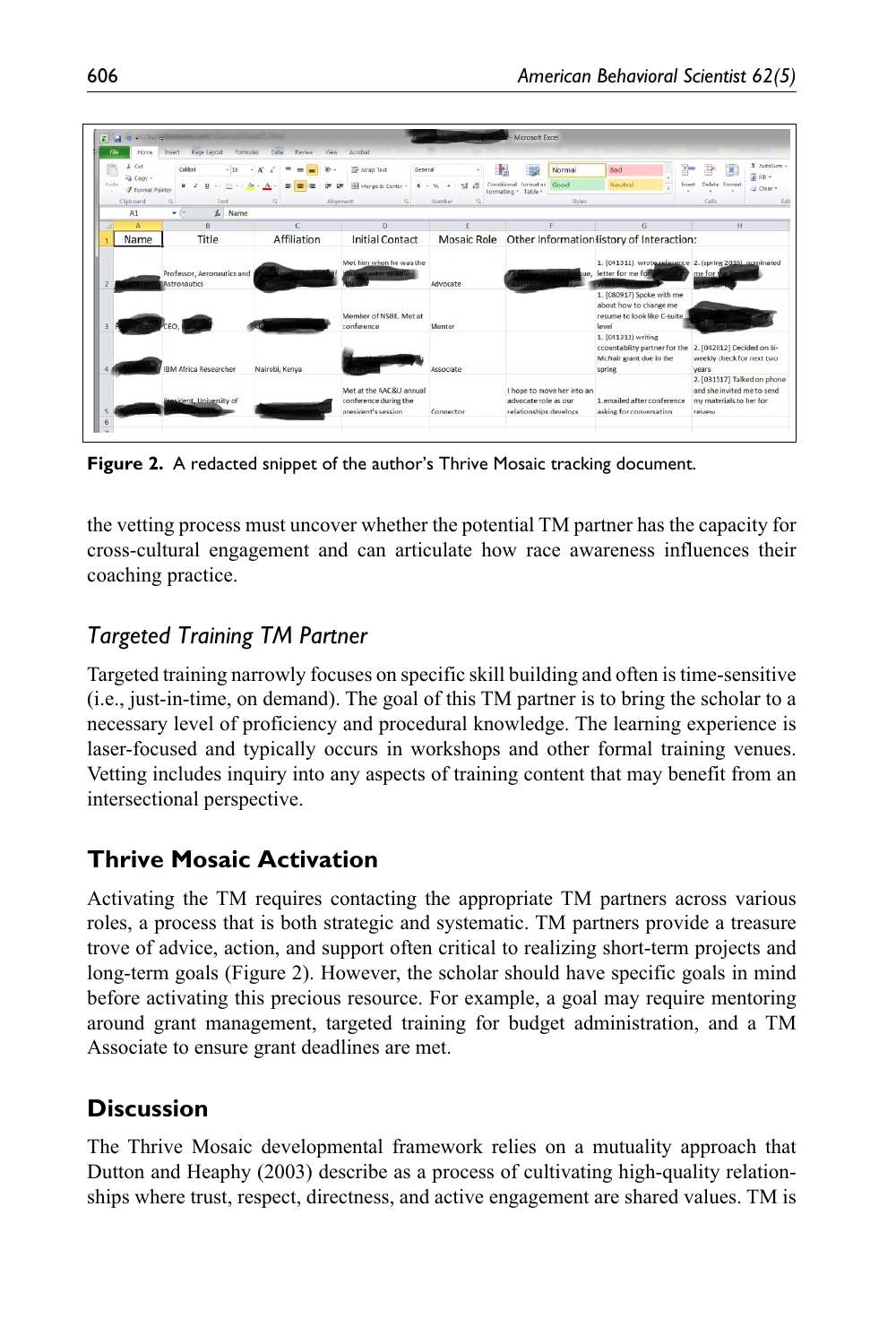



*Note*. Stage 1—initial collection of pre-TM networks; Stage 2—initial TM partners drawn from pre-TM networks; Stage 3—poised for rapid growth in volume of TM partners due to critical mass and breadth of TM; Stage 4—rapid growth partially due to new TM partners being identified by current TM partners.

fueled by the mutual learning, self-growth, social awareness, and social justice activism of TM partners and the scholar. A goal, over time, is to increase the footprint of TM Partners within the scholars's larger, general network (Figure 3). Serving as a TM partner is not a neutral act. TM partners are activists disrupting the well-worn paths of oppressions that obstruct marginalized STEM scholar development and opportunity. TM partners commit to ensuring equity within academia and persist through whatever episodes of discomforts that inevitably occur during those processes. Marginalized scholars must cultivate TM-partner relationships from all of their networks, including their community cultural wealth to grow their TM. Scholars should think broadly when seeking TM partners as this breadth maximizes the perspectives, advice, and actions available to the scholar.

Through my experiences working with faculty and academic leadership over the years, I have learned that various combinations of TM roles are more salient at different stages of a scholar's career.<sup>1</sup> At the graduate student and postdoctoral stages, associates connectors, mentors, and advocates are important. At the assistant professor/ lecturer stages the mentor, advocate, and targeted-training roles are most important to cultivate and activate. A variety of mentors, both at the scholar's home institution and beyond can help the scholar transition into academic life and can ensure development in areas critical to promotion. Advocates will be important external writing promotion letters and ensure the scholar has opportunities that solidify promotion readiness.

At the associate professor/senior lecturer career stages, coach, connectors, mentors, and target-training become more salient. Coaches help the scholar explore talents and new scholarly interests. Connectors plug the scholar into networks that can feed burgeoning interests, and into discipline-based inner societies. Targeted-training and mentors are helpful in preparing the scholar for leadership opportunities, both inside your institution and within your disciplinary societies that contribute to promotion readiness. Finally, mentors, targeted-training, coaches, and connectors are crucial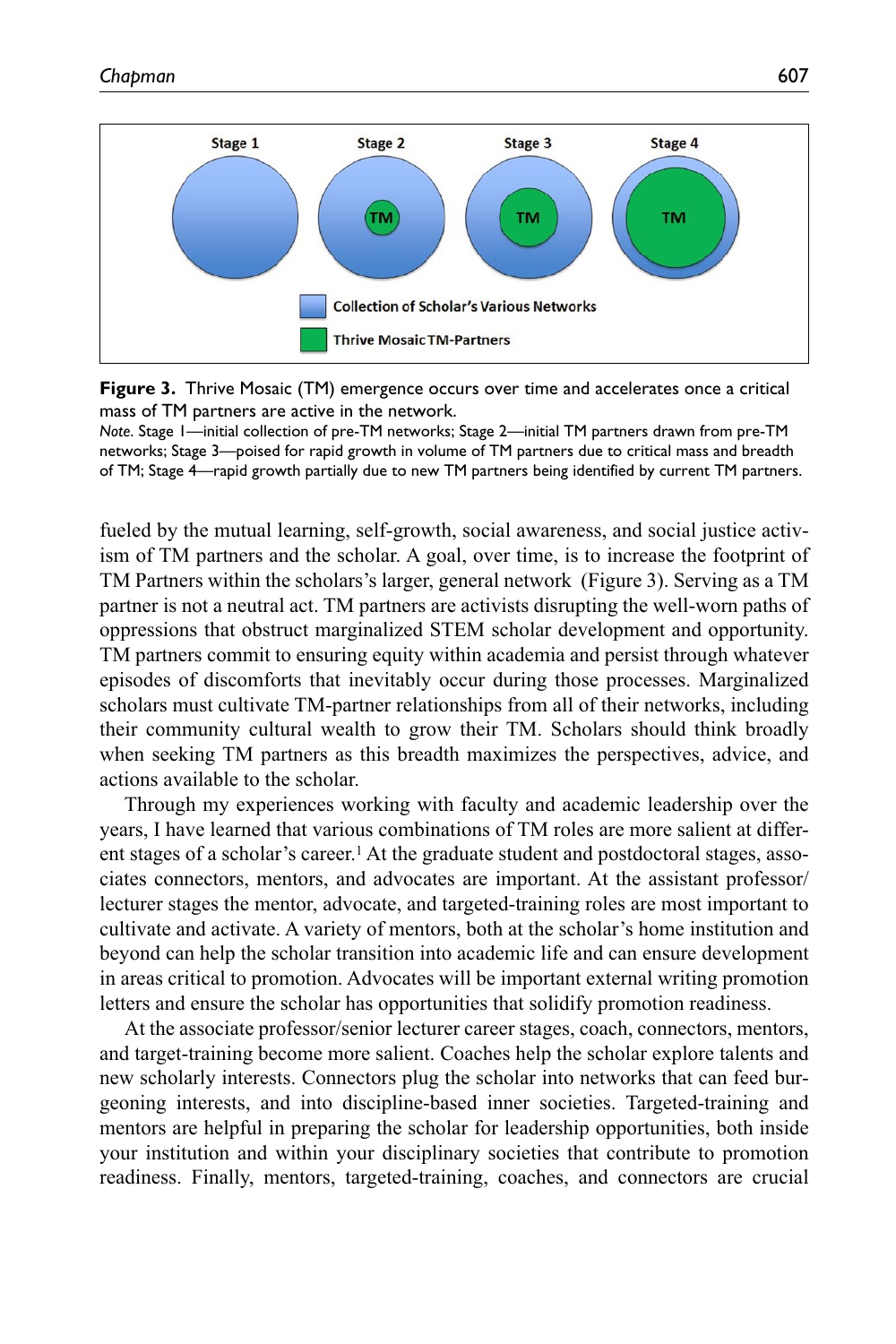when moving into academic leadership roles. Identify mentors who can help with transition from the faculty/lecturer arena and as leadership roles often require the scholar to relate to the institution differently. Connectors bring the scholar into leadership practitioner networks, (i.e., colleagues in similar roles at other institutions, consortia). Broad and diverse TM will be robust, and the scholar should seek relationships outside of the scholar's usual networks or comfort zone. Reach out across race, gender, other identities, as well as across disciplines, institutions, and nations. The scholar must reaccess TM partners, on occasion, to determine if they may be ready and interested in adding a new role to their TM portfolio.

#### **Conclusion**

We cannot ignore the historical context of an academy constructed and maintained within a society of discrimination and privilege. Persistent exclusionary practices are barriers to marginalized STEM scholar success. The stakes are high. Valuable talent is being rendered invisible and thoughtlessly discarded. The integrity and quality of academic institutions and STEM-disciplines is being compromised. There is much work to be done before academia can provide an objective meritocracy and equitable, thriving academic experience for all students.

The science of broadening participation initiative understands the critical importance of evidence-based policies and practices. Therefore, next steps for the TM include further research to garner relevant data, and to contextualize and test the framework. Measures of resilience and work satisfaction, modes of scholar support, scholar efficacy, TM-partner growth in critical areas of cultural competence, and so on, will extract a more complete understanding of the synergies these within TM ecologies. Exploring the dynamic behavior of the TM ecologies will aid in optimizing the framework (Cabrera, Cabrera, & Powers, 2015; Joseph & Reigeluth, 2010). Social network analysis will increase understanding of homophily, centrality, relationship strength, and other important metrics and their importance to optimizing scholar thriving. Additionally, the design of digital technologies to support TM activities, namely TM partner tracking, TM cultivation, system usage analytics, and recommender functions for TM activation will increase TM robustness. The goal is to nuance our understanding of the TM ecology, including how the scholar finds solutions for harmful issues, and the developmental growth of both scholar and TM partner.

The Thrive Mosaic developmental framework supports scholar-activism by marginalized scholars and their allies for disrupting the discriminatory practices that jeopardize equitable opportunities in academia. The Thrive Mosaic foundational philosophy rests on an unshakeable belief in the brilliance and personhood of all STEM scholars and their TM Partners.

*For my nephew, Brandon— I remain resilient so that you may know resilience as your legacy.*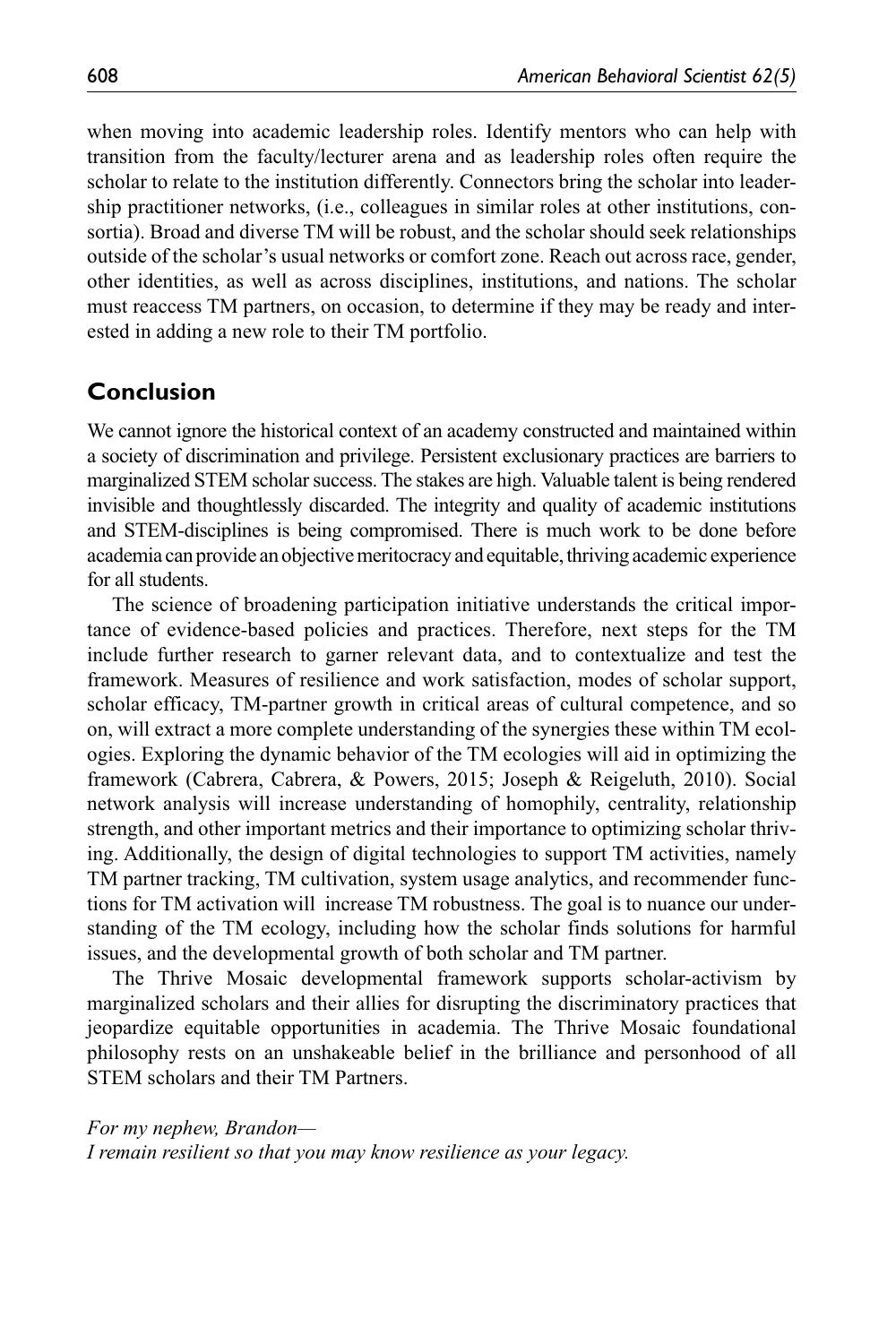#### **Declaration of Conflicting Interests**

The author(s) declared no potential conflicts of interest with respect to the research, authorship, and/or publication of this article.

#### **Funding**

The author(s) received no financial support for the research, authorship, and/or publication of this article.

#### **Note**

1. For information about how to leverage the Thrive Mosaic in support of the various career stages, see Chapman (2016b).

#### **References**

- Adams, J. (1965). Inequity in social exchange. *Advances in Experimental Social Psychology*, *2*, 267-299.
- Anderson, P., & Meyer, A. (2016). Complexity theory and process organization studies. In A. Langley & H. Tsoukas (Eds.), *The Sage handbook of process organization studies* (pp. 127- 143). Thousand Oaks, CA: Sage.
- Armstrong, M., & Wildman, S. (2007). Teaching race/teaching whiteness: Transforming colorblindness to color insight. *NCL Review*, *86*, 635.
- Biggs, J. (1985). The role of metalearning in study processes. *British Journal of Educational Psychology*, *55*, 185-212.
- Bonilla-Silva, E., & Embrick, D. (2006). Racism without racists: "Killing me softly" with color blindness. In C. A. Rossatto, R. L. Allen, & M. Pruyn (Eds.), *Reinventing critical pedagogy* (pp. 21-34). Lanham, MD: Rowman & Littlefield.
- Bouncken, R., Brem, A., & Kraus, S. (2016). Multi-cultural teams as sources for creativity and innovation: The role of cultural diversity on team performance. *International Journal of Innovation Management*, *20*(01), 1650012. doi:10.1142/S1363919616500122
- Bourdieu, P. (1986). The forms of capital. In J. Richardson (Ed.), *Handbook of theory and research for the sociology of education* (pp. 241-258). New York, NY: Greenwood Press.
- Cabrera, D., Cabrera, L., & Powers, E. (2015). A unifying theory of systems thinking with psychosocial applications. *Systems Research and Behavioral Science*, *32*, 534-545.
- Chapman, R. (2016a). Diversity and inclusion in the learning enterprise: Implications for learning technologies. In N. Rushb & D. Surry (Eds.), *Wiley handbook of learning technology* (pp. 287-300). Malden, MA: Wiley.
- Chapman, R. (2016b, February 11). *THRIVE mosaic: The six strategic influences every academic should cultivate for career growth and success* [Webinar]. Retrieved from https:// vimeo.com/155026394
- Chapman, R. (2017, October 5). *Cultivating a practice of mindful leadership* [Video file]. Retrieved from https://vimeo.com/236968234
- Davis, M., Challenger, R., Jayewardene, D., & Clegg, C. (2014). Advancing socio-technical systems thinking: A call for bravery. *Applied Ergonomics*, *45*, 171-180.
- DeKay, M. (1996). Systems thinking as the basis for an ecological design education. In R. Campbell-Howe & B. Wilkins (Eds.), *Proceedings of the 21st National Passive Solar Conference* (pp. 366-373). Boulder, CO American Solar Energy Society.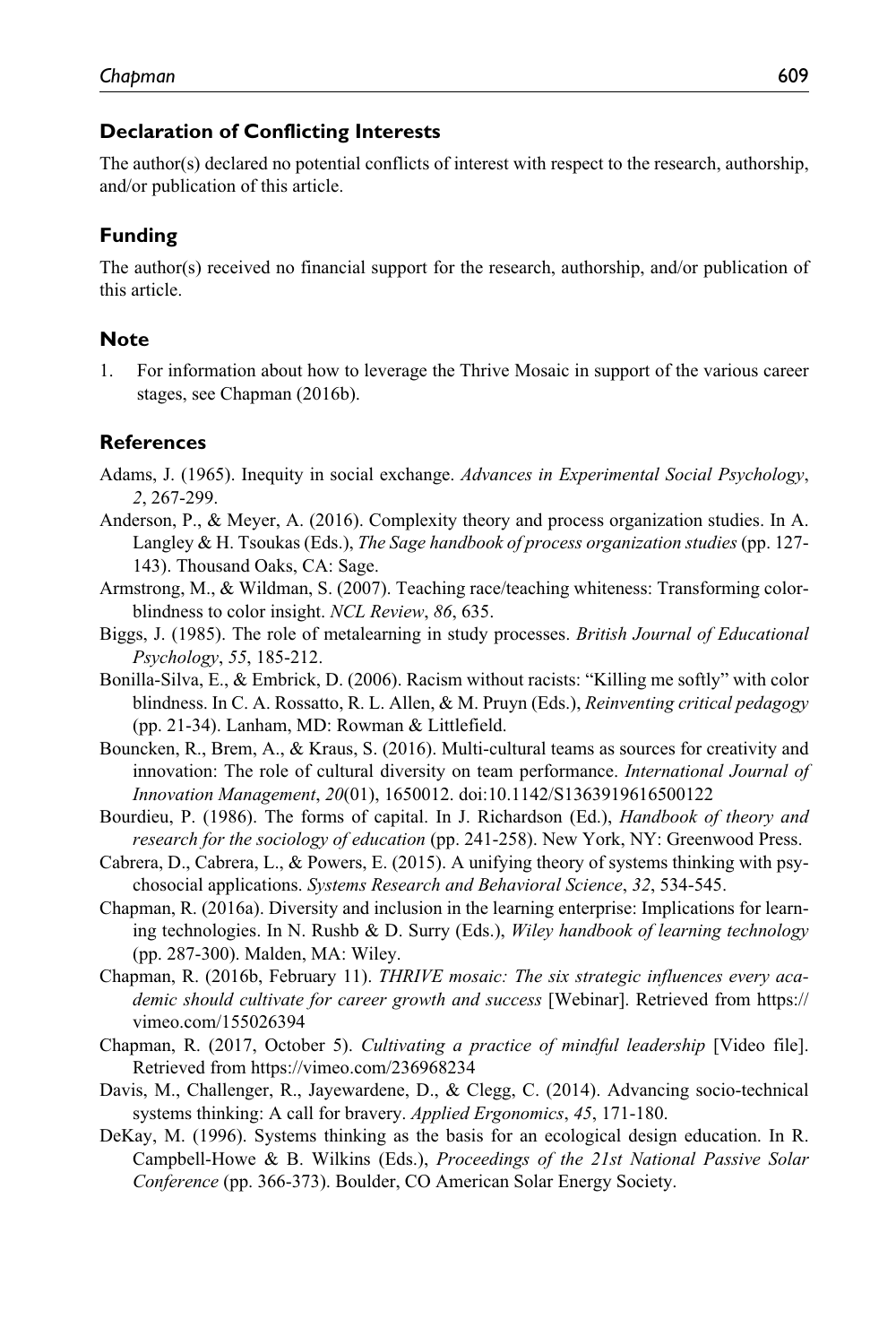Dewey, J. (1997). *How we think*. Mineola, NY: Dover. (Original work published 1910)

- DiAngelo, R. (2011). White fragility. *International Journal of Critical Pedagogy*, *3*(3), 54-70.
- Dutton, J., & Heaphy, E. (2003). The power of high-quality connections. *Positive Organizational Scholarship*, *3*, 263-278.
- Eby, L., Durley, J., Evans, S., & Ragins, B. (2008). Mentors' perceptions of negative mentoring experiences: Scale development and nomological validation. *Journal of Applied Psychology*, *93*, 358-373.
- Feagin, J. (2013). *Systemic racism: A theory of oppression*. New York, NY: Routledge.
- Flavell, J. (1979). Metacognition and cognitive monitoring: A new area of cognitive–developmental inquiry. *The American Psychologist*, *34*, 906-911.
- Gallardo, M. (2013). *Developing cultural humility: Embracing race, privilege and power*. Thousand Oaks, CA: Sage.
- Gruber, A. (2004). Navigating diverse identities: Building coalitions through redistribution of academic capital-an exercise in praxis. *Seton Hall Law Review*, *35*, 1201.
- Hajro, A., Gibson, C., & Pudelko, M. (2017). Knowledge exchange processes in multicultural teams: Linking organizational diversity climates to teams' effectiveness. *Academy of Management Journal*, *60*, 345-372.
- Hammell, K. (2013). Occupation, well-being, and culture: Theory and cultural humility/ Occupation, bien-être et culture: la théorie et l'humilité culturelle. *Canadian Journal of Occupational Therapy*, *80*, 224-234.
- Harper, S. (2012). Race without racism: How higher education researchers minimize racist institutional norms. *Review of Higher Education*, *36*(1), 9-29.
- Henry, P. (2010). Institutional bias. In J. Dovidio, M. Hewstone, P. Glick, & V. M. Esses (Eds.), *The SAGE handbook of prejudice, stereotyping, and discrimination* (pp. 426-440). Thousand Oaks, CA: Sage.
- Higgins, M. C., & Kram, K. (2001). Reconceptualizing mentoring at work: A developmental network perspective. *Academy of Management Review*, *26*, 264-288.
- Joseph, R., & Reigeluth, C. M. (2010). The systemic change process in education: A conceptual framework. *Contemporary Educational Technology*, *1*, 97-117.
- Kafai, Y., Peppler, K., & Chapman, R. (2009). *The computer clubhouse: constructionism and creativity in youth communities*. (Technology, Education-Connections Series). New York, NY: Teachers College Press.
- Oken, B., Chamine, I., & Wakeland, W. (2015). A systems approach to stress, stressors and resilience in humans. *Behavioural Brain Research*, *282*, 144-154.
- Pöllmann, A. (2013). Intercultural capital: Toward the conceptualization, operationalization, and empirical investigation of a rising marker of sociocultural distinction. *Sage Open*, *3*(2), 2158244013486117.
- Rendón, L., Nora, A., & Kanagala, V. (2014). *Ventajas/assets y conocimientos/knowledge: Leveraging latin@ strengths to foster student success*. San Antonio: Center for Research and Policy in Education, The University of Texas at San Antonio.
- Smith, R. (2005). Do the determinants of promotion differ for white men versus women and minorities? An exploration of intersectionalism through sponsored and contest mobility processes. *American Behavioral Scientist*, *48*, 1157-1181.
- Stanley, C., & Lincoln, Y. (2005). Cross-race faculty mentoring. *Change*, *37*(2), 44-50.
- Steele, C., & Aronson, J. (2016). Stereotypes and the fragility of academic competence, motivation, and self-concept. In C. Dweck & E. Elliot (Eds.), *Handbook of competence and motivation* (pp. 436-455). New York: Guilford Press.